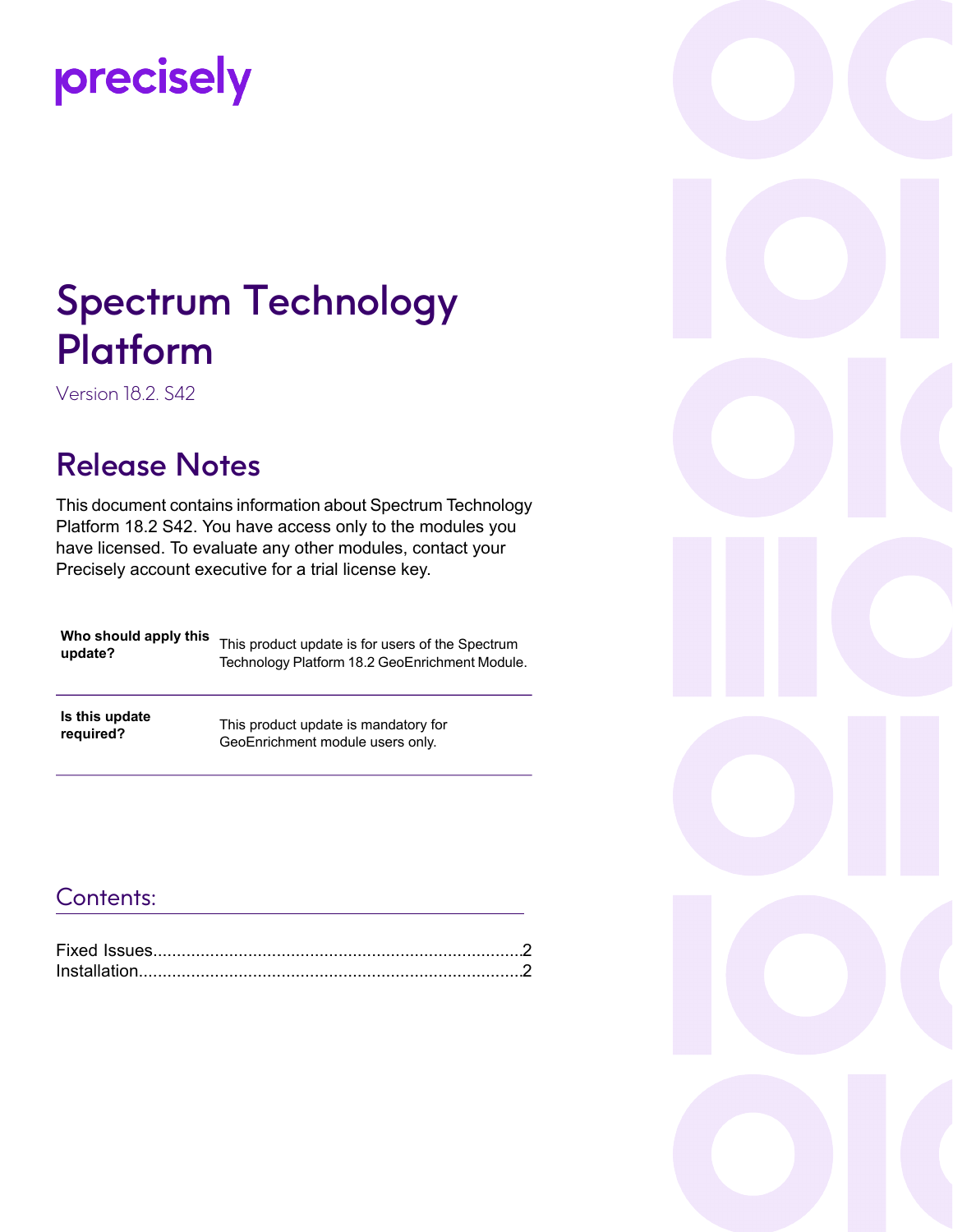## <span id="page-1-0"></span>Fixed Issues

#### Issues

- While updating the H2DB data using the same Spectrum resource connection, a Spectrum restart was required to put the new data into effect.
- With this patch, a Spectrum restart will not be necessary for Database Resource update.

# <span id="page-1-1"></span>**Installation**

To install this product update you must have Spectrum Technology Platform 18.2 installed.

**Important:** Before you install this product update, be sure that you have installed all previously-released product updates for your modules and the platform. Unexpected issues may occur if you do not install product updates in the proper order. For a listing of product updates for each module and the platform, see the **Product Update [Summary](http://support.pb.com/help/spectrum/ProductUpdateSummary/index.html)** on **[support.pb.com/spectrum](http://support.pb.com/spectrum)**.

#### *Applying This Product Update to a Cluster*

To apply this product update to a cluster, install the product update to each node by following the instructions in these release notes. You can apply the product update to one node at a time without stopping all the nodes in the cluster.

#### Installing on Windows

**Note:** In this procedure, *SpectrumDirectory* is the folder where you have installed the Spectrum Technology Platform server.

1. Stop the Spectrum Technology Platform server.

To stop the server, right-click the Spectrum Technology Platform icon in the Windows system tray and click **Stop Spectrum™**.

2. Back up this file to a different location: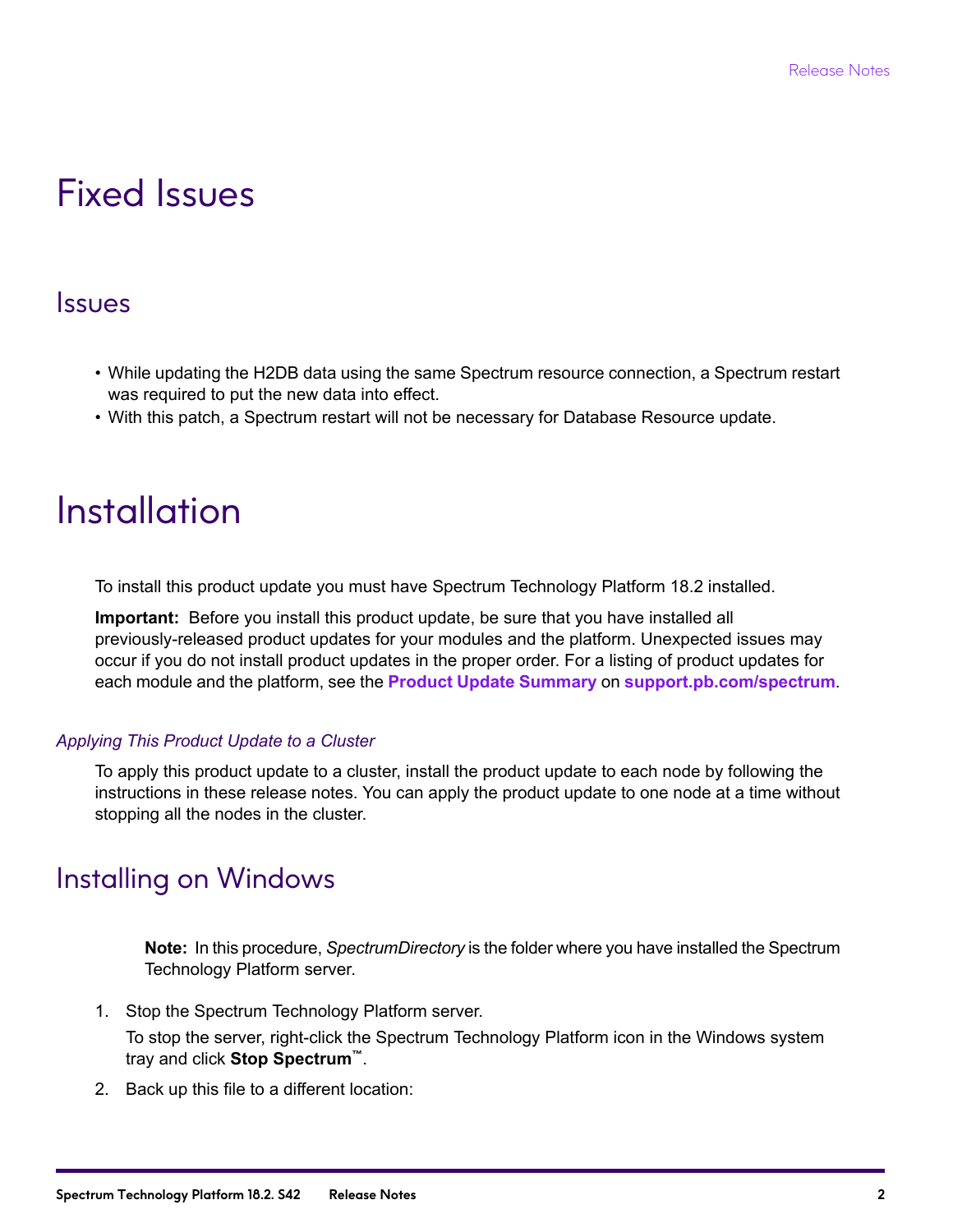SpectrumDirectory\server\app\deploy\gem-18.2.car

- 3. Use the link in the release announcement to download the ZIP file containing the product update.
- 4. Extract the contents of the file to a temporary location.
- 5. Extract the contents of the ZIP file (cdq20182s42.zip) to the folder where you installed Spectrum. For example, C:\Program Files\Pitney Bowes\Spectrum.

Choose to overwrite the existing files.

6. Start the Spectrum Technology Platform server.

To start the server, right-click the Spectrum Technology Platform icon in the Windows system tray and click **Start Spectrum™**.

#### Installing on Unix or Linux

**Note:** In this procedure, *SpectrumDirectory* is the directory where you have installed the Spectrum Technology Platform server.

- 1. Source the *SpectrumDirectory*/server/bin/setup script.
- 2. Run the *SpectrumDirectory*/server/bin/server.stop script to stop the Spectrum Technology Platform server.
- 3. Back up this file to a different location:

SpectrumDirectory/server/app/deploy/gem-18.2.car

- 4. Use the link in the release announcement to download the ZIP file containing the product update.
- 5. Extract the contents of the ZIP file to a temporary location.
- 6. FTP the  $cdq20182s42$ . tar file in binary mode to a temporary directory on the Spectrum Technology Platform machine.
- 7. Change to the directory where Spectrum Technology Platform is installed. For example, /home/user/myuser/PBSpectrum.
- 8. Untar the file using this command:

tar -xvf *TemporaryDirectory*/*cdq20182s42.tar*

9. Run the *SpectrumDirectory*/server/bin/server.start script to start the Spectrum Technology Platform server.